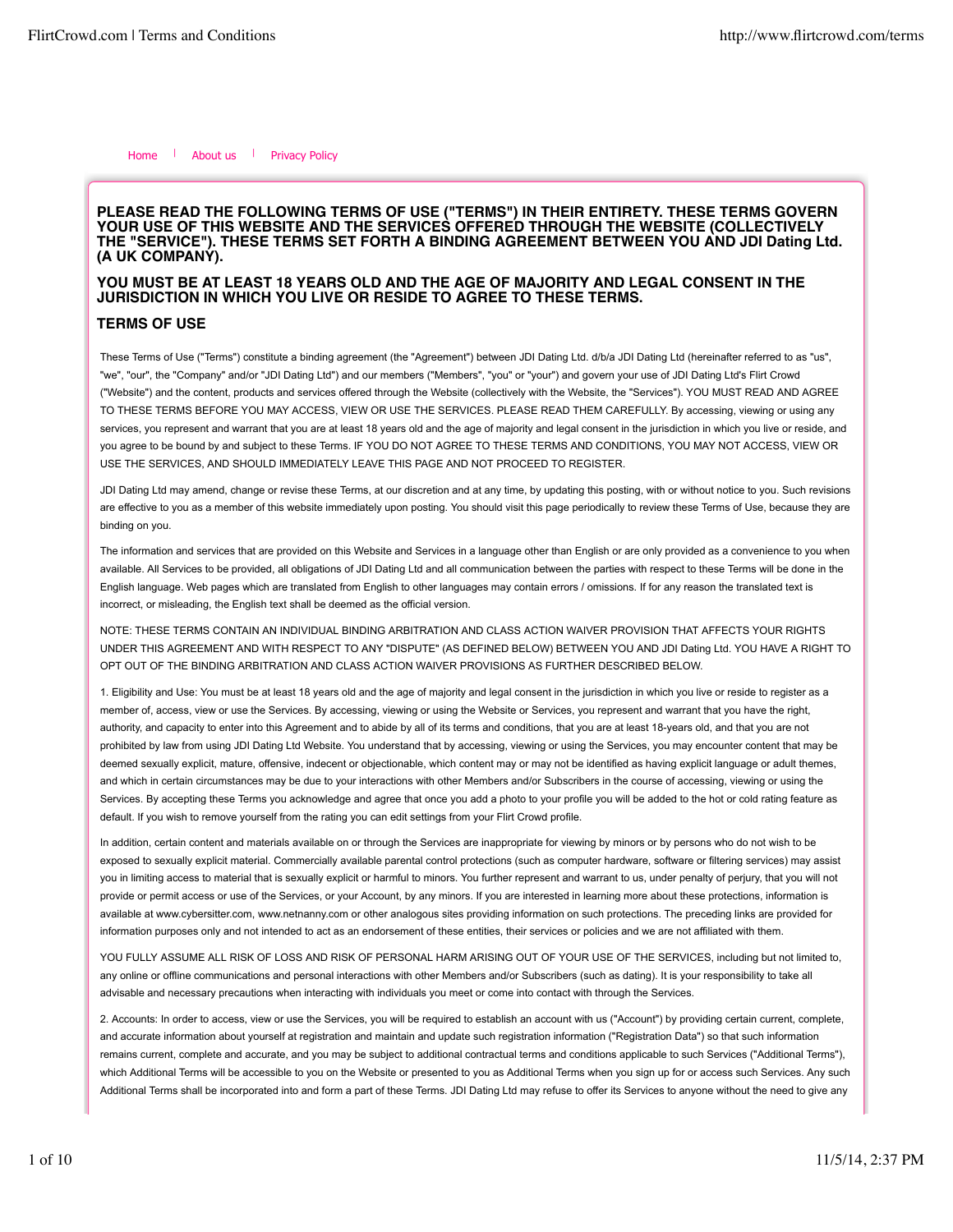reason and may change its criteria for Membership and/or Subscribers at any time. JDI Dating Ltd will notify you if your Account has been accepted and registered as a Member. If any Registration Data that you provide is untrue, inaccurate, not current or incomplete, JDI Dating Ltd retains the right to terminate your Account immediately.

By creating an Account you understand that your profile and details will appear on other web sites within the JDI Dating Ltd network including, but not limited to: Letsflirt.com, Flirtcrowd.com, Findmelove.com, Dateagency.com, Datefirst.com, Cupidswand.com, Hookup.info, Getflirting.com, Naughtyover40.com, Justdateguys.com, Loadedguys.com, justhookup.com, Setforsex.com, Rudefinder.com, Gohookup.com, Hookupclub.com, Hookup.info, Justromeo.com, JustBlackHookups.com, Wegetlaid.com. Your Account is for your individual, personal use only and you may not authorize others to use your Account for any purpose. In creating your Account, you further represent and warrant to us, under penalty of perjury, that your Account information is current, complete and accurate and you will promptly update all information to keep your Account and billing information complete and accurate upon any change (such as change of billing address, credit card number or expiration date). You further agree not to use another person's account without permission. You are responsible for maintaining the confidentiality of, and restricting access to, your Account and password, and you agree to accept sole responsibility for all activities that occur under your Account or password. You agree to contact our customer service department immediately upon realization of any breach of security or unauthorized use of your Account or any violation of these Terms by others of which you are aware. You agree that we shall have no liability for any losses, damages, liabilities or expenses you may incur due to any unauthorized use of your Account, and you agree to indemnify us and hold us harmless for any such unauthorized use. We reserve the right to create Accounts for quality control, administrative purposes and the use of our Virtual Cupid program as described below. Such accounts may be publicly viewable.

Upon completion of your Account on the Website you fully and totally understand and acknowledge that, this dating service has been built solely for the amusement of the subscribers. More so, all profiles are specifically presented to entertain our users. All users are no way guaranteed to find a companion, partner or even meet any of our members. The locations of these profiles will vary based on the location of the users. In addition, you accept that support representatives may contact you from time to time to keep you interacting with the site and to ensure our members are abiding by our terms at all times. We do not hold any liability for misinterpretation and you as a member take full responsibility for interaction that takes place between yourself and others on JDI Dating Ltd.

From time to time we may include an estimation regarding the number of Members on the JDI Dating Ltd network of websites. Any such estimation will include all Accounts (both Members and Subscribers). Please note that we do work expeditiously to remove what we believe to be fraudulent/malicious Accounts as and when they are reported. If you are contacted through JDI Dating Ltd (private message) and believe such contact to be fraudulent/malicious please immediately report the matter to us.

3. Categories: Accounts may participate in the Services as a free user ("Members") or a paying user ("Subscribers"). Members are allowed access to a minimal level of the Services' features and are not charged by us for the use of the features they can access. Subscribers, which are also Members, are provided with access to additional features of the Services that are not available to Members. Subscribers are not charged by us for the features that are free to Members, however certain additional features of the Services made available to Subscribers, at times, may be free of charge to Members. Certain features of the Services made available to Subscribers are free of charge. Certain other features of the Services are paid features, which incur a usage fee as described below, for which a Member or Subscriber can participate.

4. Subscription and Usage Fees:

1. Subscription Fees: Subscribers of the Services are subject to Subscription Fees. The amount and duration of services related to the Subscription Fees were provided to you upon registration and may change from time to time upon electronic notice to you.

2. Usage Fees: Both Members and Subscribers of the Services may participate in certain features that require one-time Usage Fees. The amount and scope of services related to the Usage Fees were provided to you upon election to participate in the respective feature and may change from time to time upon electronic notice to you.

5. Foreign Transaction Fees: We sometimes use credit card processors or banks outside the United States to process your transactions. In some instances, your bank or credit card issuer may charge you a small Foreign Transaction Fee. Before purchasing any service or feature, please check with your bank or credit card issuer for more information about its policies regarding Foreign Transaction Fees.

6. Renewals: In order to provide continuous service, we automatically renew all paid subscriptions for the Services on the due date. If a payment fails we shall reattempt the payment on various days up until 35 days after the payment due date. Such renewals shall be (i) for a period equivalent to the period of your initial subscription to the Services or a shorter period of time, and (ii) in our discretion, at the price of the same or comparable Services then in effect. In addition, we sometimes offer special promotions that have renewal periods of different duration than the original subscription term. We always communicate renewal periods to you upon confirmation of your subscription and in the body of any special promotions that have renewal periods of different duration than the original subscription term. By agreeing to these Terms, you acknowledge that your Account will be subject to the above-described automatic renewals. In all cases, if you do not wish your Account to renew automatically, please go to the MY SUBSCRIPTION TAB on the MY ACCOUNT PAGE and turn auto-renewal off.

Your non-termination or continued use of the Services reaffirms that we are authorized to charge your chosen payment provider. We may submit those charges for payment and you will be responsible for such charges. This does not waive our right to seek payment directly from you. Your charges may be payable in advance, in arrears, per usage, or as otherwise described when you initially subscribed to, or otherwise joined, the Services.

7. Terminations: We reserve the right to terminate your Account and related access or use of the Services for any reason or no reason. We may terminate your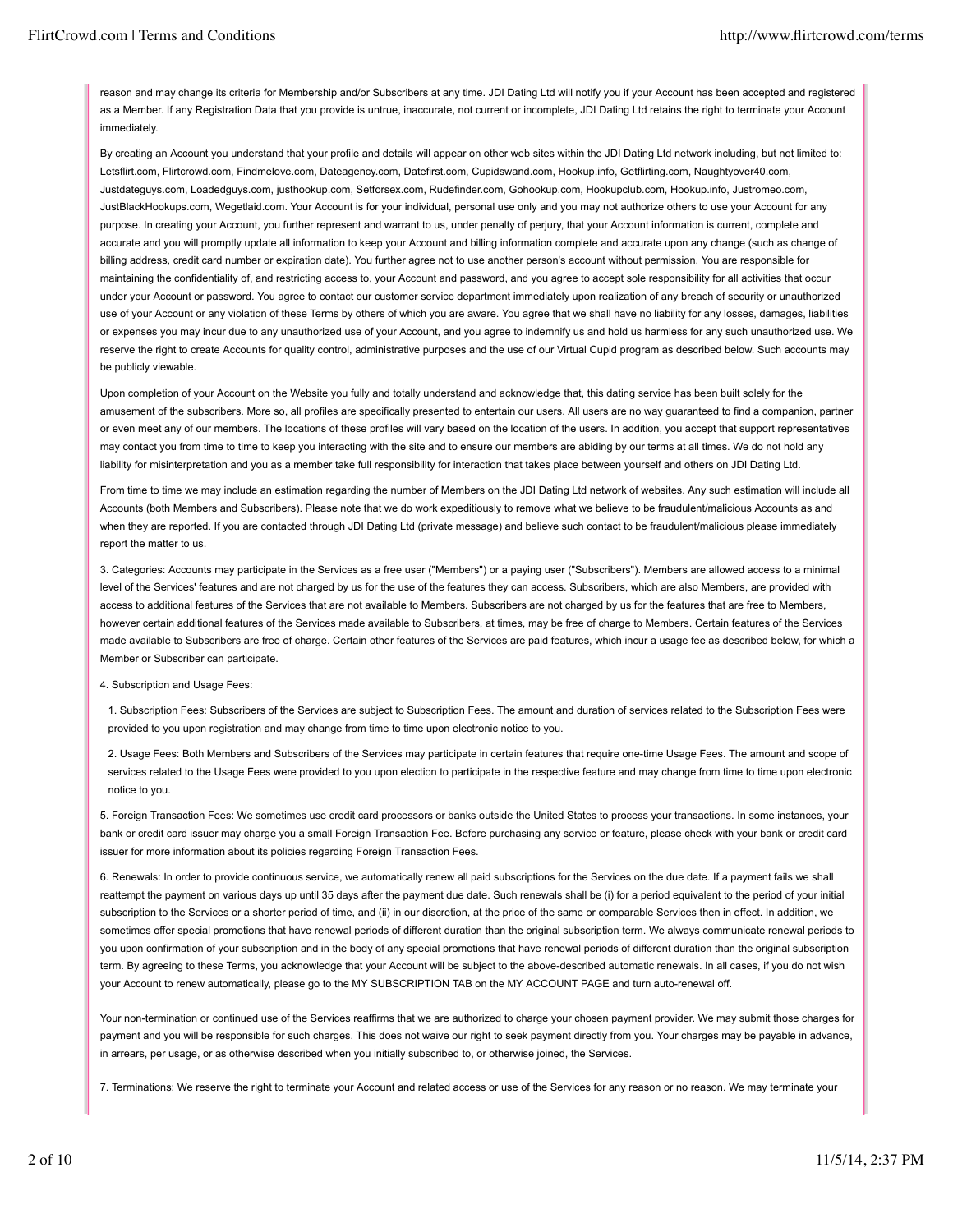Account upon sending notice to you at the email address you provide during registration of your Account or such other email address as you may later provide to us or via any other method in our sole discretion. If we terminate your Account in the JDI Dating Ltd Services because you have breached the policies, regulations and/or this Agreement, in the sole discretion of us, you will not be entitled to any refund of any unused Subscription Fees and/or Usage Fees and thereby you agree to waive any claim to such refund of fees. Even after this Agreement is terminated certain provisions will remain in effect, including but not limited to Sections 2, 3, 4, 5, 7, 8, 9, 10, 11, 12, 13, 14 inclusive, of this Agreement.

You may cancel this Agreement, without any penalty or obligation, at any time prior to midnight on the third business day following your registration of your Account, excluding Sundays and holidays. If you decide to cancel your Account or Turn Off your Subscription Service you will need to have completed the following procedures 48 hours prior to your next renewal date. Your new renewal date can be found when you click on the MY SUBSCRIPTIONS tab located on the MY ACCOUNT page.

- 1. Send an email to billing@date-support.com
- 2. Quote your username and email you signed up with to ensure we can efficiently deal with your enquiry.
- 3. Identify that you wish to either; Cancel My Account or Turn Off My Subscription Service.

Please note that any changes you wish to make to your subscription must be submitted at least 48 hours before your next subscription payment is due. If you have any complaints about how we have dealt with the provision of your subscription or have any queries please see our knowledgebase of the website or alternatively contact our Customer Services Department: support@date-support.com

8. Upon termination of an Account JDI Dating Ltd reserves the rights to mark the terminated account as an abandoned Account ("Dead Profile"). The act of changing an accounts status to a Dead Profile, is the process of restricting all access and the prevention of any communications from that account. All Account content such as pictures may still show on the site after termination.

Non-Commercial Use by Members: The JDI Dating Ltd Services are for the personal use of individual Members and/or Subscribers only and may not be used in connection with any commercial endeavors. Organizations, companies, and/or businesses may not become Members and/or Subscribers of the JDI Dating Ltd Services and shall not use the JDI Dating Ltd Services for any purpose including but not limited to sending unsolicited commercial e-mail to members, sending advertisements for other web sites and services in the Websites' chat rooms, or using Member personal identifying information for commercial purposes. Illegal and/or unauthorized uses of the JDI Dating Ltd Services, including unauthorized framing of or linking to the JDI Dating Ltd Website or the sending of unsolicited commercial email will be investigated, and appropriate legal action will be taken, including without limitation, civil, criminal, and injunctive redress and/or termination of membership at JDI Dating Ltd's sole discretion. In order to prevent the sending of unsolicited commercial email or chat messages to its Members and/or Subscribers, we may take reasonable steps, including the limiting of the numbers of emails or chat messages sent or received by a Member and electronically filtering or throttling or terminating e-mail and chat messages as determined in our sole discretion.

If you received any form of promotion or other material you would like to advise us about, please contact us immediately by sending an email to abuse@datesupport.com so that we can investigate it and take further action, if necessary. Thank you.

9. VIRTUAL CUPIDS: THIS SITE UTILIZES VIRTUAL PROFILES THAT DO NOT CORRESPOND TO OTHER MEMBERS: JDI Dating Ltd encourages Account development and promotes user, Member and/or Subscriber communications through our Virtual Cupid (VC) services. By accepting these Terms, all users, Members and/or Subscribers fully understand, accept and agree to the deployment of this service, and acknowledge that some of the profiles and Members displayed to them, and related communications sent to Members from VC's, are not associated with any other user of the site, but included in an effort to promote broader user, Member and/or Subscriber activity and fuller participation in all the Services. The VC services may include the posting of information, pictures and communication directed to the user, Member and/or Subscriber's Account. Such messages may take the form of any communication currently permitted on the Website. The deployment of our VC services is designed to facilitate Account development, enhance the user, Member and/or Subscribers experience, enable internal network analysis, facilitate quality control, educate and entertain users, Members and/or Subscribers, and/or ensure conformity to these Terms. The VC service is also used to provide analysis, feedback, trends, patterns, social commentary and information in the aggregate and aides in the process of monitoring our system for compliance with our operating standards.

By accepting these Terms you further acknowledge and agree that any information or pictures displayed to you via a VC's profile does not relate to an actual person but has been included for the above mentioned purposes. You understand, acknowledge, and agree that any involvement or communication with our VC maybe monitored to administrate conformity to these Terms. We also reserve the right to utilize VCs within the Website's Services at present and in the future.

Additionally by accepting these Terms, you understand, acknowledge, and agree that, the VC may contact both free Members and paid Subscribers via text based communication either within the site and/or via email notifications in order to increase the user, Member and/or Subscriber's activity in the Services and to monitor the compliance to these Terms.

Our VC profiles are permitted to, but not obligated to, monitor the content and material added to the Website and surrounding Accounts. Any suspicious accounts that may put our members at risk will be removed without hesitation to help provide the best and safest Service possible.

PLEASE NOTE THAT EVERY VC PROFILE CAN BE IDENTIFIED WITH OUR VC SYMBOL IN THE UPPER RIGHT HAND CORNER. If a Member and/or Subscriber responds to, or initiates any communications or interactions with our VCs they fully understand, acknowledge, and agree that any response or exchange between the VC and the Member and/or Subscriber is solely for entertainment purposes, and will not result in an physical meeting between the VC and the Member and/or Subscriber but is to mediate the Member and/or Subscriber's compliance to these Terms as well as stimulating the Member and/or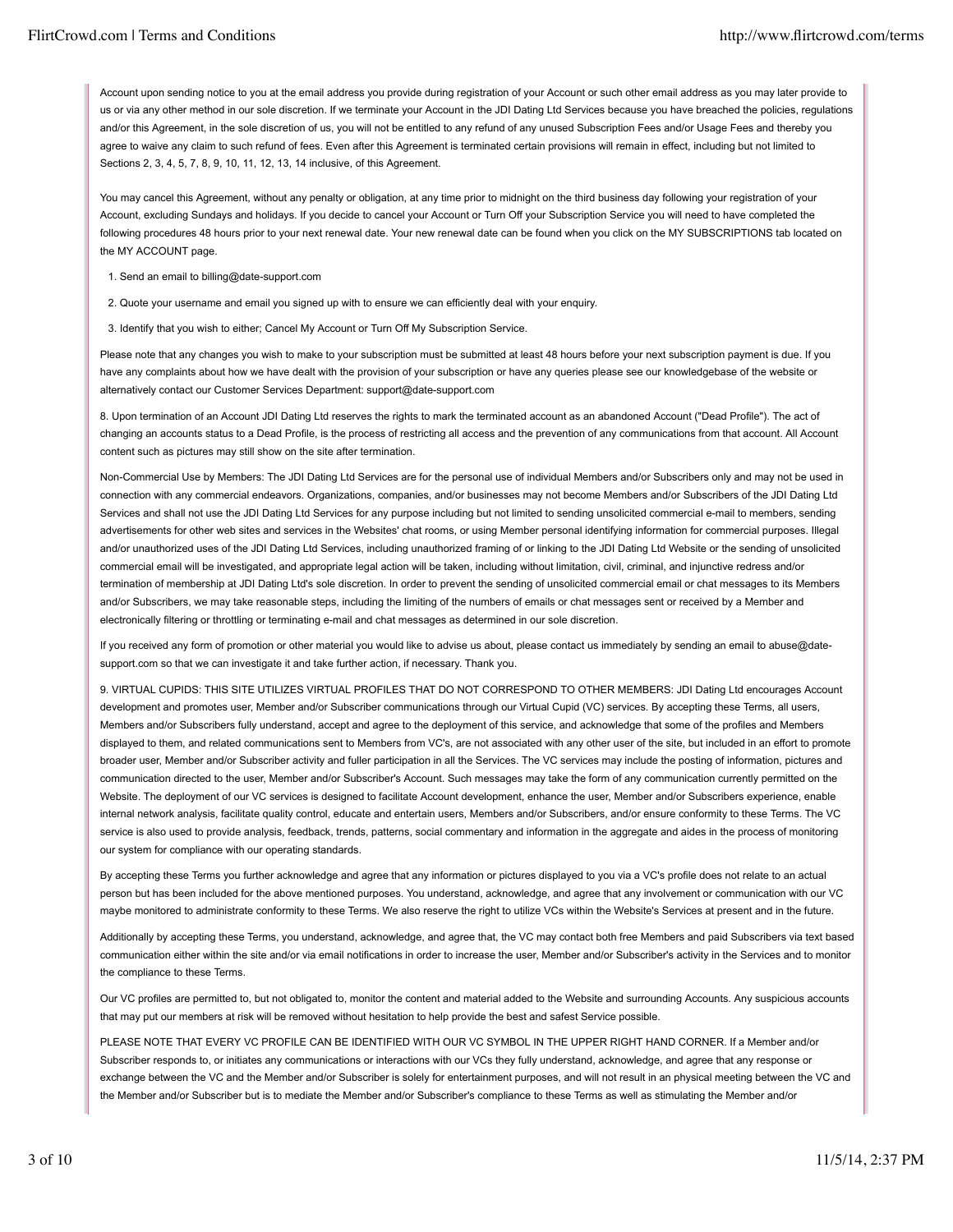Subscriber's activity throughout the Services. Similarly, the Member and/or Subscriber appreciates and understands that any communications from the VC may be sent to multiple Accounts at the same or similar time(s). Additionally the Member and/or Subscriber understands that they are not guaranteed a response or interaction with any of our VCs, nor are they with any other site user.

UPON COMPLETION OF AN ACCOUNT TO THE WEBSITE YOU FULLY AND TOTALLY UNDERSTAND AND ACKNOWLEDGE THAT ANY PAID SUBSCRIBER WILL HAVE THE ABILITY TO DISCONTINUE THE VCS AT THEIR DISCRETION. JDI Dating Ltd recognizes that some paid Subscribers would like to have the ability to prevent these VC communications. This virtual Interaction can simply be turned off by emailing the request to our support team at support@date-support.com. Please note that if a Subscriber turns off the VCs, our support team can't comprehensively monitor all users conformity to these Terms.

10. Blogs: All blog posts added to any JDI Dating Ltd. Service by any members will be fully visible to all members of the service. By posting a blog you accept these terms and understand that any content you hereby post is the property of JDI Dating Ltd. We moderate all blog content that is uploaded to any JDI Dating Ltd. Service and reserve the right to refuse posting of any written content. All blog posts must adhere to any rules we impose and we reserve the right to update these rules at any time. JDI Dating Ltd. reserve the right to remove any blog content posted at any time.

11. Proprietary Rights of Content on JDI Dating Ltd: We own and retain other proprietary rights in the JDI Dating Ltd Website and the JDI Dating Ltd Services. JDI Dating Ltd Services contain our copyrighted material, trademarks, and other proprietary information, and our affiliates and/or licensors (together the "JDI Dating Ltd Content"). Except for that information which is in the public domain or for which you have been given permission, you may not copy, modify, publish, transmit, distribute, perform, display, or sell any such JDI Dating Ltd Content presented to you as part of the Services. You are only permitted to use this content as expressly authorized by JDI Dating Ltd. These Terms do not transfer any right, title, or interest in the Services or the JDI Dating Ltd. Content to you and you may not copy, reproduce, distribute, or create derivative works from this JDI Dating Ltd Content without expressly being authorized to do so by JDI Dating Ltd.

12. Privacy: Use of the JDI Dating Ltd Website and/or its Services is governed by our Privacy Policy located on this Website, which may change from time to time upon electronic notice to you.

## 13. Content Posted on JDI Dating Ltd Website:

1. We claim immunity from liability to the fullest extent under the law and as provided under the Communications Decency Act for any content provided by third parties and Members and/or Subscribers and nothing in this Agreement is intended to waive, remove, or usurp such immunity. You understand and agree that we may delete any content, messages, photos or Account information (collectively, "Content") that as determined in our sole judgment violates this Agreement or which might be offensive, illegal, or that might violate the rights, harm, or threaten the safety of JDI Dating Ltd and/or our Members.

2. You are solely responsible for the Content that you publish or display (hereinafter, "Post") on the JDI Dating Ltd Website, or transmit to other Members and/or Subscribers.

3. Except as provided in our Privacy Policy, by Posting Content to any public area on the JDI Dating Ltd Website, you automatically grant, and you represent and warrant that you have the right to grant, to us and our Members and/or Subscribers, an irrevocable, perpetual, non-exclusive, fully-paid, worldwide license to use, copy, perform, display, and distribute such information, rights of publicity, and content and to prepare derivative works of, or incorporate into other works and other media, such information and content, and to grant and authorize sublicenses of the foregoing. For privacy terms, please refer to our Privacy Policy.

4. We will investigate and take appropriate legal action as determined in our sole discretion against anyone who violates this provision, including without limitation, removing the offending communication from the JDI Dating Ltd Website or Services and terminating the membership of such violators. The following is a partial list of the type of content that may be illegal or prohibited (as the case may be) on the JDI Dating Ltd Website, including but not limited to: is patently offensive to the online community, such as content that promotes racism, bigotry, hatred or physical harm of any kind against any group or individual; harasses or advocates harassment of another person or invades their privacy; involves the transmission of "junk mail", "chain letters," or unsolicited commercial e-mail or "spamming"; promotes information that you know is false, misleading or promotes illegal activities or conduct that is abusive, threatening, obscene, defamatory or libelous; promotes an illegal or unauthorized copy of another person's copyrighted work, such as providing pirated computer programs or links to them, providing information to circumvent manufacture-installed copy-protect devices, or providing pirated music or links to pirated music files; contains restricted or password only access pages, or hidden pages or images (those not linked to or from another accessible page); displays pornographic or sexually explicit material of any kind; provides material that exploits people under the age of 18 in a sexual or violent manner, or solicits personal information from anyone under 18; provides content that involves cursing, swearing, incest, falsifying gender, violence, necrophilia, impersonating another member, threat of suicide or harm to oneself or others, drug paraphernalia, or bestiality; provides instructional information about illegal activities such as making or buying illegal weapons, violating someone's privacy, or providing or creating computer viruses; solicits passwords or personal identifying information for commercial or unlawful purposes from other users; sending advertisements in chat or instant messaging messages; and engages in commercial activities and/or sales without our prior written consent such as contests, sweepstakes, barter, advertising, and pyramid schemes.

5. You must use the JDI Dating Ltd Website and Services in a manner consistent with any and all applicable laws and regulations.

6. You agree that you will not use any robot, spider, other automatic device, or manual process to monitor or copy our web pages or the content contained herein without our prior expressed written permission. You agree that you will not use any device, software or routine to bypass or to interfere or attempt to interfere with the proper working of the JDI Dating Ltd Services. You agree that you will not take any action that imposes an unreasonable or disproportionately large load on our infrastructure. Much of the information on our Website is updated on a real time basis and is proprietary or is licensed to us by our users or third parties.

7. You may not engage in advertising to, or solicitation of, other members to buy or sell any products or services through the service. You will not transmit any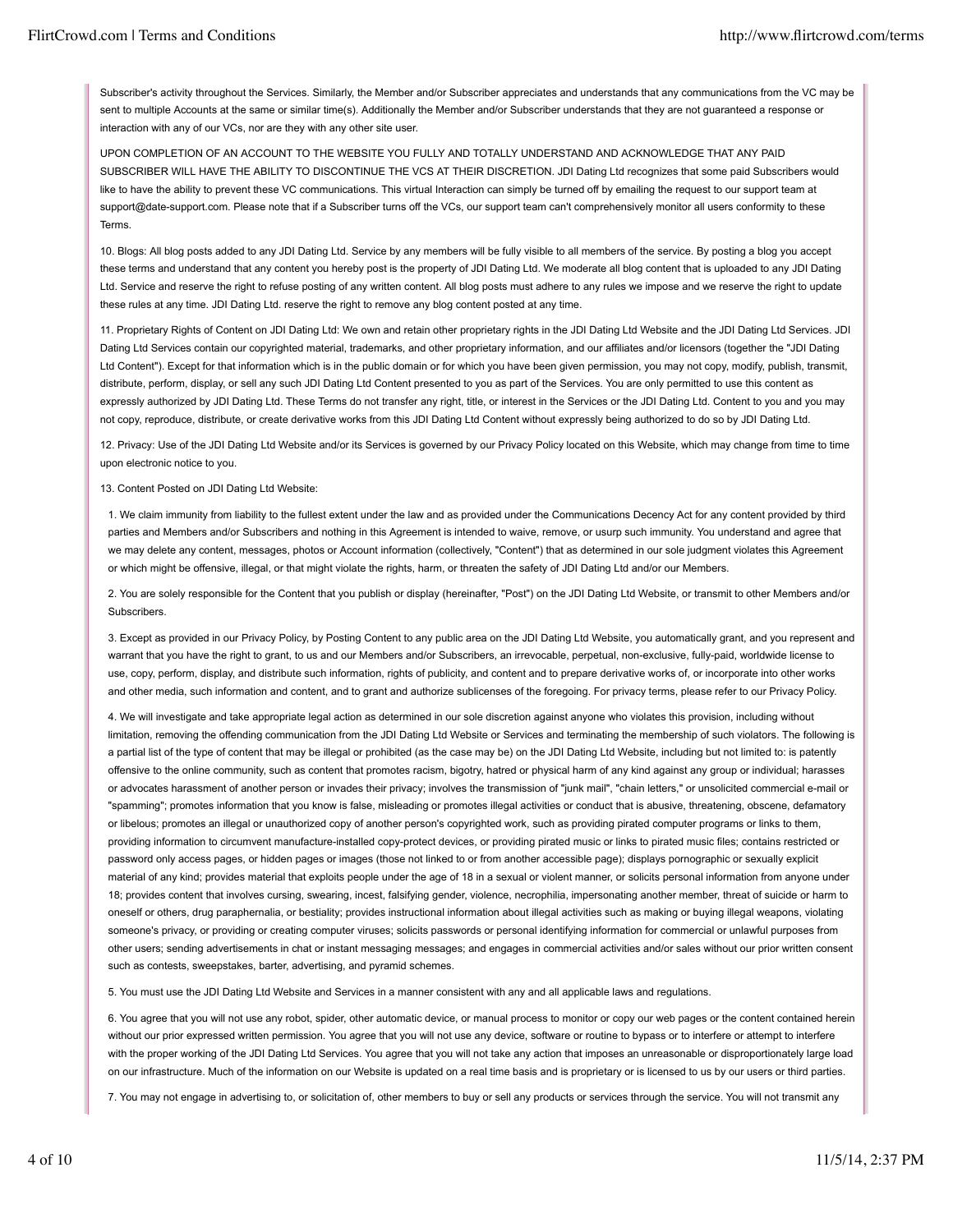chain letters or junk email to other JDI Dating Ltd Members. Although we cannot monitor the conduct of our Members and/or Subscribers off the JDI Dating Ltd Website, it is also a violation of this Agreement to use any information obtained from the Services in order to harass, abuse, or harm another person, or in order to contact, advertise to, solicit, or sell to any member without their prior explicit consent.

8. Your Account (and its Contents) may be searchable by, and you may be able to search for the Accounts (and their Contents) of, Members and/or Subscribers registered to other JDI Dating Ltd websites. This feature may allow you to interact with additional members of the JDI Dating Ltd network of websites.

9. Your Account (and the Contents thereof) may be searchable by third-party publicly available search engines.

14. Copyright Policy: You may not post, distribute, or reproduce in any way any copyrighted material, trademarks, or other proprietary information without obtaining the prior written consent of the owner of such proprietary rights or otherwise have a valid basis under the law, including "fair use." Without limiting the foregoing, if you believe that your work has been copied and posted on a JDI Dating Ltd website or service in a way that constitutes copyright infringement, please send an email to legal@date-support.com.

### 15. DMCA Notice: PLEASE CLICK HERE TO REVIEW OUR POLICY.

We respect the intellectual property rights of all parties, and have adopted a policy regarding termination of repeat copyright infringers under the Digital Millennium Copyright Act. Copies of Our Repeat Infringer Policy are available on request to our customers or subscribers.

16. Member Disputes: We do not solicit or control the information provided by other Members and/or Subscribers that is made available through our system. You may find other Member's and/or Subscribers information to be offensive, harmful, inaccurate and/or deceptive. If so, please request an Account review using the link provided on the Member's and/or Subscriber's profile page or at other places throughout the JDI Dating Ltd Website or Services. Please also use caution, common sense, and safety when using the JDI Dating Ltd Services. You are solely responsible for your interactions with other JDI Dating Ltd Members. Because it is not involved in interactions between Members, in the event that you have a dispute with one or more Members or those who have posted, viewed and/or used information on the JDI Dating Ltd Website or Services, you release JDI Dating Ltd, including its shareholders, officers, directors, agents, attorneys, subsidiaries and employees, from claims, demands and damages (actual and consequential) of every kind and nature, known and unknown, suspected and unsuspected, disclosed and undisclosed, arising out of or in any way connected with such disputes. If you are a California resident, you waive California Civil Code ss 1542, which says: "A general release does not extend to claims which the creditor does not know or suspect to exist in his favor at the time of executing the release. which if known by him must have materially affected his settlement with the debtor." We reserve the right, but have no obligation, to monitor disputes between you and other Members.

17. Disclaimers: JDI Dating Ltd, including its shareholders, officers, directors, agents, attorneys, subsidiaries and employees, is not responsible for any incorrect or inaccurate content posted on the JDI Dating Ltd Website or in connection with the JDI Dating Ltd Services, whether caused by users, Members or by any of the equipment or programming associated with or utilized in the Services, nor for the conduct of any user, Member and/or Subscriber of the JDI Dating Ltd Services whether online or offline. We assume no responsibility for any error, omission, interruption, deletion, defect, delay in operation or transmission, communications line failure, theft or destruction or unauthorized access to, or alteration of, user and/or member communications. We are not responsible for any problems or technical malfunction of any telephone network or lines, computer on-line-systems, servers or providers, computer equipment, software, failure of email or players on account of technical problems or traffic congestion on the Internet or at any website or combination thereof, including injury or damage to users and/or members or to any other person's computer related to or resulting from participating or downloading materials in connection with the JDI Dating Ltd Website and/or in connection with the JDI Dating Ltd Services. Under no circumstances shall we be responsible for any loss or damage resulting from anyone's use of JDI Dating Ltd Website or the Services and/or any Content Posted on the JDI Dating Ltd Website or transmitted to JDI Dating Ltd Members. JDI Dating Ltd's Website and the Services are provided "AS-IS" and we expressly disclaims any warranty of fitness for a particular purpose or non-infringement. We cannot guarantee and do not promise any specific results from use of the JDI Dating Ltd Website and/or the JDI Dating Ltd Services. Note to WebTV users, our current Website technology does not support WebTV access. THE SERVICES PROVIDED UNDER THIS AGREEMENT ARE PROVIDED ON AN AS IS, AS AVAILABLE BASIS. NONE OF JDI Dating Ltd'S, ITS PARENT, SUBSIDIARY OR AFFILIATED CORPORATIONS, OR ANY OF THEIR RESPECTIVE EMPLOYEES, OFFICERS, DIRECTORS, SHAREHOLDERS, AFFILIATES, AGENTS, ATTORNEYS, SUPPLIERS, THIRD-PARTY INFORMATION PROVIDERS, MERCHANTS, LICENSORS OR THE LIKE (EACH, A "JDI Dating Ltd PERSON") MAKE ANY WARRANTIES OF ANY KIND, EITHER EXPRESSED OR IMPLIED, INCLUDING BUT NOT LIMITED TO WARRANTIES OF MERCHANTABILITY OR FITNESS FOR A PARTICULAR PURPOSE, OR NON-INFRINGEMENT, FOR THE SERVICES OR ANY EQUIPMENT COMPANY PROVIDES. NO JDI Dating Ltd PERSON MAKES ANY WARRANTIES THAT THE SERVICES WILL NOT BE INTERRUPTED OR ERROR FREE; NOR DO ANY OF THEM MAKE ANY WARRANTIES AS TO THE RESULTS THAT MAY BE OBTAINED FROM THE USE OF THE SERVICES OR AS TO THE ACCURACY, RELIABILITY OR CONTENT OF ANY INFORMATION, SERVICES OR MERCHANDISE CONTAINED IN OR PROVIDED THROUGH THE SERVICES. JDI Dating Ltd IS NOT LIABLE, AND EXPRESSLY DISCLAIMS ANY LIABILITY, FOR THE CONTENT OF ANY DATA TRANSFERRED EITHER TO OR FROM A MEMBER OR STORED BY A MEMBER OR VIA THE SERVICES PROVIDED BY JDI Dating Ltd. NO ORAL ADVICE OR WRITTEN INFORMATION GIVEN BY ANY JDI Dating Ltd PERSON, WILL CREATE A WARRANTY; NOR MAY YOU RELY ON ANY SUCH INFORMATION OR ADVICE.

18. Limitation on Liability: Except in jurisdictions where such provisions are restricted (and in that event liability is disclaimed to the fullest extent permitted by law), in no event will we be liable to you or any third person for any indirect, consequential, exemplary, incidental, special or punitive damages, including also lost profits arising from your use of the JDI Dating Ltd Website or the JDI Dating Ltd Services, even if we have been advised of the possibility of such damages. You further agree to hold us, including our shareholders, officers, directors, agents, attorneys, subsidiaries and employees harmless for claims arising in the event that other Member's profile ultimately proves to be offensive, harmful, inaccurate and/or deceptive. NOTWITHSTANDING ANYTHING TO THE CONTRARY CONTAINED HEREIN, IN NO EVENT WILL JDI Dating Ltd'S LIABILITY IN CONNECTION WITH THE SERVICES, WHETHER CAUSED BY FAILURE TO DELIVER,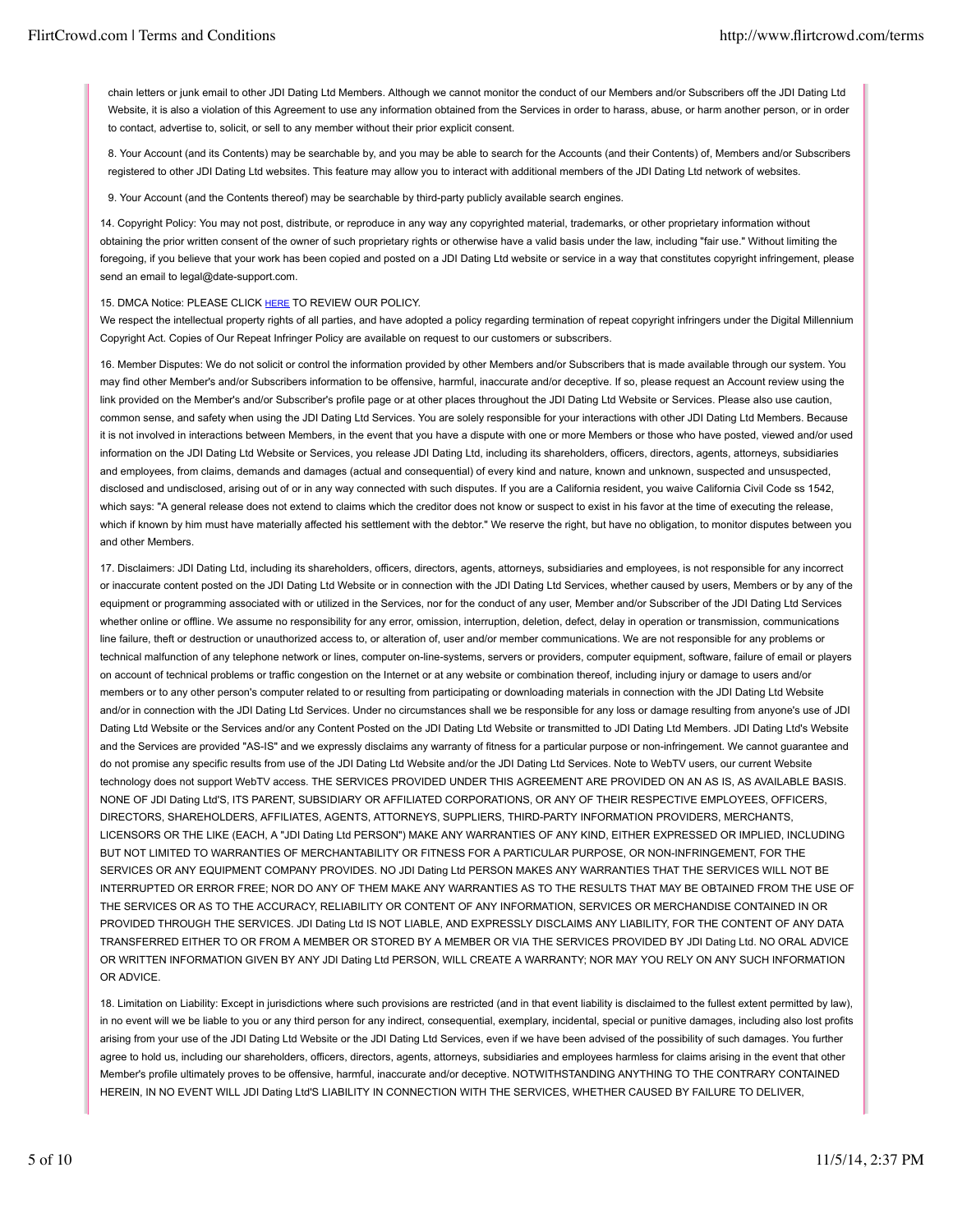NON-PERFORMANCE, DEFECTS, BREACH OF WARRANTY OR OTHERWISE, EXCEED THE AGGREGATE SERVICE FEES PAID TO JDI Dating Ltd BY YOU DURING THE 12-MONTH PERIOD IMMEDIATELY PRECEDING THE EVENT GIVING RISE TO SUCH LIABILITY. JDI Dating Ltd CANNOT GUARANTEE CONTINUOUS SERVICE, SERVICE AT ANY PARTICULAR TIME, INTEGRITY OF DATA, INFORMATION OR CONTENT STORED OR TRANSMITTED VIA THE INTERNET. JDI Dating Ltd WILL NOT BE LIABLE FOR ANY UNAUTHORIZED ACCESS TO, OR ANY CORRUPTION, ERASURE, THEFT, DESTRUCTION, ALTERATION OR INADVERTENT DISCLOSURE OF, DATA, INFORMATION OR CONTENT TRANSMITTED, RECEIVED OR STORED ON ITS SYSTEM. EXCEPT AS EXPRESSLY PROVIDED BELOW, NEITHER PARTY SHALL BE LIABLE IN ANY WAY TO THE OTHER PARTY OR ANY OTHER PERSON FOR ANY LOST PROFITS OR REVENUES, LOSS OF USE, LOSS OF DATA OR COSTS OF PROCUREMENT OF SUBSTITUTE GOODS, LICENSES OR SERVICES OR SIMILAR ECONOMIC LOSS, OR FOR ANY PUNITIVE, INDIRECT, SPECIAL, INCIDENTAL, CONSEQUENTIAL OR SIMILAR DAMAGES OF ANY NATURE, WHETHER FORESEEABLE OR NOT, UNDER ANY WARRANTY OR OTHER RIGHT HEREUNDER, ARISING OUT OF OR IN CONNECTION WITH THE PERFORMANCE OR NON-PERFORMANCE OF THE SERVICES, OR FOR ANY CLAIM AGAINST THE OTHER PARTY BY A THIRD PARTY, REGARDLESS OF WHETHER IT HAS BEEN ADVISED OF THE POSSIBILITY OF SUCH CLAIM OR DAMAGES.

19. Indemnity: You agree to indemnify and hold JDI Dating Ltd, its subsidiaries, affiliates, shareholders, officers, agents, attorneys, and other partners and employees, harmless from any loss, liability, claim, or demand, including reasonable attorney's fees, made by any third party due to or arising out of your use of the Services in violation of this Agreement and/or arising from a breach of this Agreement and/or any breach of your representations and warranties set forth above.

20. U.S. Export Controls: Software from the JDI Dating Ltd Website and/or Services is further subject to United States export controls. No software from the JDI Dating Ltd Website or Services may be downloaded or otherwise exported or re-exported (i) into (or to a national or resident of) Cuba, Iraq, Libya, North Korea, Iran, Syria, or any other country to which the U.S. has embargoed goods; or (ii) to anyone on the U.S. Treasury Department's list of Specially Designated Nationals or the U.S. Commerce Department's Table of Deny Orders. By downloading or using our software, you represent and warrant that you are not located in, under the control of, or a national or resident of any such country or on any such list.

21. Notices/Miscellaneous: Except as explicitly stated otherwise, any notices for JDI Dating Ltd shall be sent to support@date-support.com or to the email address you provide to JDI Dating Ltd during the registration of your Account. Notice shall be deemed given 24 hours after email is sent, unless the sending party is notified that the email address is invalid. Alternatively, we may give you notice by certified mail, postage prepaid and return receipt requested, to the address provided to JDI Dating Ltd during the registration process. In such case, notice shall be given three (3) days after the date of mailing. You agree that this Agreement and all incorporated Agreements may be automatically assigned by us, as determined in our sole discretion, to a third party. Headings are for reference purposes only and in no way define, limit, construe or describe the scope or extent of such section. References to JDI Dating Ltd shall include our subsidiaries, affiliates, shareholders, officers, agents, attorneys and other partners and employees. Our failure to act with respect to a breach by you or others does not waive our right to act with respect to subsequent or similar breaches. If any provision of this Agreement is held invalid, the remainder of this Agreement shall continue in full force and effect.

## 22. Binding Individual Arbitration:

1. Purpose: The term "Dispute" means any dispute, claim, or controversy between you and JDI Dating Ltd regarding any services provided, whether based in contract, statute, regulation, ordinance, tort (including, but not limited to, fraud, misrepresentation, fraudulent inducement, or negligence), or any other legal or equitable theory, and includes the validity, enforceability or scope of this Section 21 (with the exception of the enforceability of the Class Action Waiver clause below). "Dispute" is to be given the broadest possible meaning that will be enforced. If you have a Dispute with JDI Dating Ltd or any of a JDI Dating Ltd's officers, directors, employees, attorneys and agents that cannot be resolved through negotiation within the time-frame described in the "Notice of Dispute" clause below.

2. Binding Arbitration: Other than those matters listed in the Exclusions from Arbitration clause, you and JDI Dating Ltd, to the extent that you have a Dispute, mutually agree to seek resolution of the Dispute only through arbitration of that Dispute in accordance with the terms of this Section 21, and not litigate any Dispute in court. Arbitration means that the Dispute will be resolved by a neutral arbitrator instead of in a court by a judge or jury.

3. Exclusions from Arbitration: YOU AND JDI Dating Ltd AGREE THAT ANY CLAIM FILED BY YOU OR BY JDI Dating Ltd IN SMALL CLAIMS COURT ARE NOT SUBJECT TO THE ARBITRATION TERMS CONTAINED IN THIS SECTION 19.

4. Class Action Waiver: ANY DISPUTE RESOLUTION PROCEEDINGS, WHETHER IN ARBITRATION OR COURT, WILL BE CONDUCTED ONLY ON AN INDIVIDUAL BASIS AND NOT IN A CLASS OR REPRESENTATIVE ACTION OR AS A NAMED OR UNNAMED MEMBER IN A CLASS, CONSOLIDATED, REPRESENTATIVE OR PRIVATE ATTORNEY GENERAL LEGAL ACTION, UNLESS BOTH YOU AND JDI Dating Ltd SPECIFICALLY AGREE TO DO SO IN WRITING FOLLOWING INITIATION OF THE ARBITRATION. THIS PROVISION DOES NOT PRECLUDE YOUR PARTICIPATION AS A MEMBER IN A CLASS ACTION FILED ON OR BEFORE AUGUST 20, 2011.

5. RIGHT TO OPT OUT OF BINDING ARBITRATION AND CLASS ACTION WAIVER WITHIN 30 DAYS. IF YOU DO NOT WISH TO BE BOUND BY THE BINDING ARBITRATION AND CLASS ACTION WAIVER IN THIS SECTION 19, YOU MUST NOTIFY JDI Dating Ltd IN WRITING WITHIN 30 DAYS OF THE DATE THAT YOU ACCEPT THIS AGREEMENT. YOUR WRITTEN NOTIFICATION MUST BE MAILED TO our designated legal advisor ("Designated Agent") at ATTN: JDI Dating Ltd LEGAL DEPARTMENT/ARBITRATION, Station House, North Street, Havant, Hampshire, United Kingdom, PO91QU, AND MUST INCLUDE: (1) YOUR NAME, (2) YOUR ADDRESS, (3) YOUR ACCOUNT NAME/NUMBER, IF YOU HAVE ONE, AND (4) A CLEAR STATEMENT THAT YOU DO NOT WISH TO RESOLVE DISPUTES WITH JDI Dating Ltd THROUGH ARBITRATION.

6. Notice of Dispute: IF YOU HAVE A DISPUTE WITH JDI Dating Ltd, YOU MUST SEND WRITTEN NOTICE TO DESIGNATED AGENT AT, ATTN: JDI Dating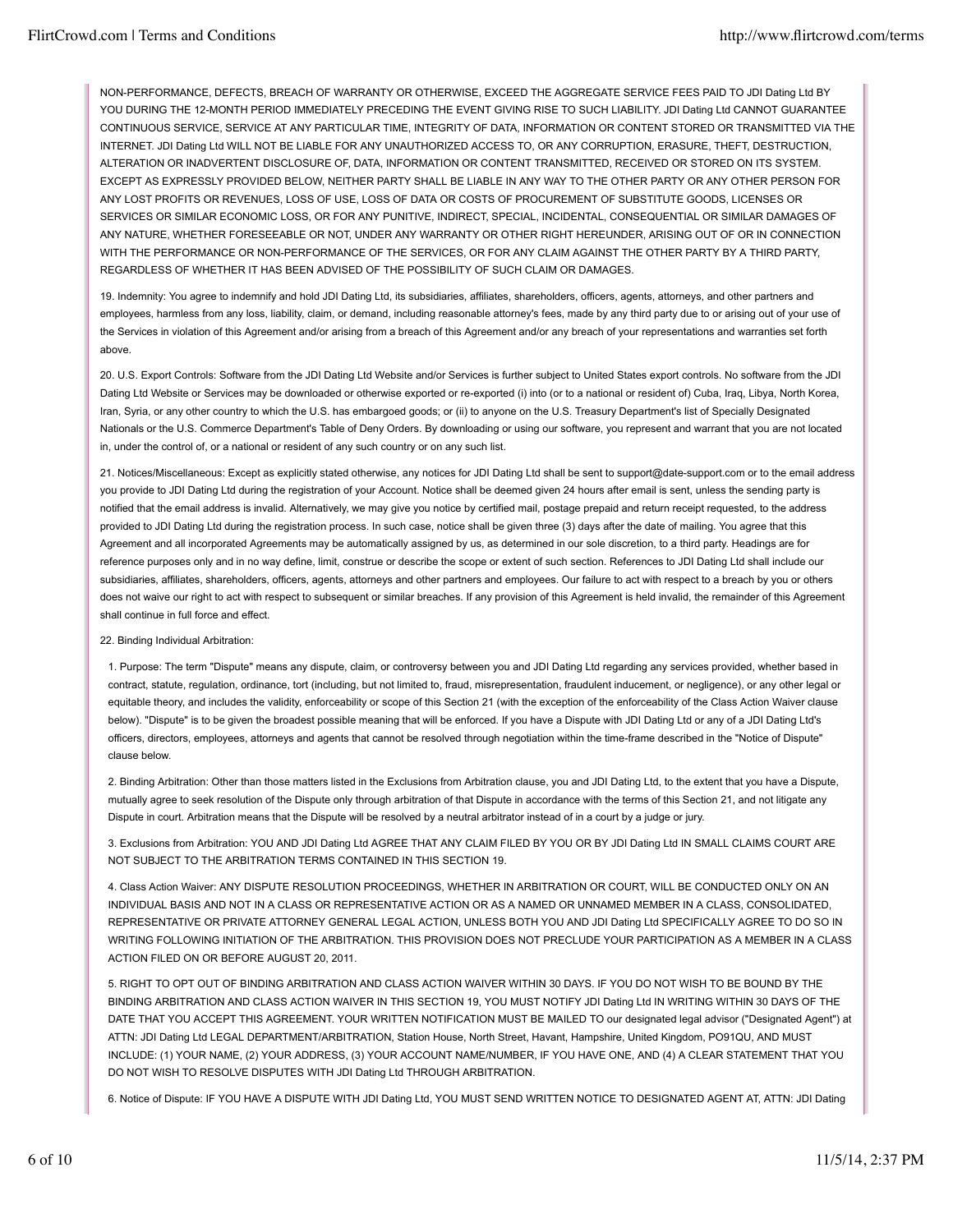Ltd LEGAL DEPARTMENT/ARBITRATION, Station House, North Street, Havant, Hampshire, United Kingdom, PO91QU, TO GIVE JDI Dating Ltd YOU HAVE A DISPUTE WITH THE OPPORTUNITY TO RESOLVE THE DISPUTE INFORMALLY THROUGH NEGOTIATION. You agree to negotiate resolution of the Dispute in good faith for no less than 60 days after you provide notice of the Dispute. If the Dispute you have with JDI Dating Ltd is not resolved within 60 days from receipt of notice of the Dispute, you or JDI Dating Ltd may pursue your claim in arbitration pursuant to the terms in this Section 21.

7. Initiation of Arbitration Proceeding/Selection of Arbitrator: If you or JDI Dating Ltd elect to resolve your Dispute through arbitration, the party initiating the arbitration proceeding may initiate it with the American Arbitration Association ("AAA"), www.adr.org, or JAMS www.jamsadr.com. The terms of this Section 21 govern in the event they conflict with the rules of the arbitration organization selected by the parties.

8. Arbitration Procedures: Because the software and/or service provided to you by JDI Dating Ltd concerns interstate commerce, the Federal Arbitration Act ("FAA") governs the arbitrability of all Disputes. However, applicable federal or state law may also apply to the substance of any Disputes. For claims of less than \$75,000, the AAA's Supplementary Procedures for Consumer-Related Disputes ("Supplementary Procedures") shall apply including the schedule of arbitration fees set forth in Section C-8 of the Supplementary Procedures; for claims over \$75,000, the AAA's Commercial Arbitration Rules and relevant fee schedules for non-class action proceedings shall apply. The AAA rules are available at www.adr.org or by calling 1-800-778-7879. Further, if your claims do not exceed \$75,000 and you provided notice to and negotiated in good faith with JDI Dating Ltd as described above, if the arbitrator finds that you are the prevailing party in the arbitration, you will be entitled to recover reasonable attorneys' fees and costs as determined by the arbitrator, in addition to any rights to recover the same under controlling state or federal law afforded to JDI Dating Ltd or you. The arbitrator will make any award in writing but need not provide a statement of reasons unless requested by a party. Such award will be binding and final, accept for any right of appeal provided by the FAA, and may be entered in any court having jurisdiction over the parties for purposes of enforcement.

9. Location of Arbitration: You or JDI Dating Ltd may initiate arbitration in United Kingdom.

10. Severability: If any clause within this Section 21 (other than the Class Action Waiver clause above) is found to be illegal or unenforceable, that clause will be severed from this Section 21, and the remainder of this Section 21 will be given full force and effect. If the Class Action Waiver clause is found to be illegal or unenforceable, this entire Section 21 will be unenforceable, and the Dispute will be decided by a court and you and JDI Dating Ltd each agree to waive in that instance, to the fullest extent allowed by law, any trial by jury.

11. Continuation: This Section 21 shall survive any termination of this Agreement.

23. Governing Law and Jurisdiction: YOU AND JDI Dating Ltd AGREE THAT THESE TERMS SHALL BE GOVERNED BY AND CONSTRUED IN ACCORDANCE WITH THE LAWS OF ENGLAND AND WALES AND ANY DISPUTE BETWEEN YOU AND JDI Dating Ltd. ANY DISPUTE NOT SUBJECT TO ARBITRATION AND NOT INITIATED IN SMALL CLAIMS COURT WILL BE LITIGATED BY EITHER PARTY SHALL BE SUBJECT TO THE EXCLUSIVE JURISDICTION OF THE ENGLISH COURTS.

## 24. General Legal:

1. This Agreement shall inure to the benefit of the parties, including any successors in interest of JDI Dating Ltd. JDI Dating Ltd has the right to assign any and all of its rights and obligations hereunder to any affiliate(s) or to any company in the JDI Dating Ltd family group of companies.

2. If any provision of this Agreement is held illegal or otherwise unenforceable by a court of competent jurisdiction, that provision shall be severed and the remainder of the Agreement shall remain in full force and effect.

3. Affiliates & Partnerships: (a) We cannot offer affiliate programs to individuals/companies or websites which take payments from customers for the provision of services of a sexual nature, (b) we cannot offer affiliate programs to individuals/companies or websites which promote websites that take payments from customers for the provision of services of a sexual nature and (c) we cannot offer affiliate programs to individuals/companies or websites which contain illegal photographic material or illegal content.

# **JDI Dating Ltd PROTECTS KIDS:**

We do all we can to protect children from adult websites. We take all measures we can to make using our service as safe as possible. To reach that goal, the information on this web page attempts to assist parents in understanding how to protect their children from inappropriate online material.

We recommend installing parental control software on your computer. You can find quality parental control software but conducting a basic Internet search. Some Internet Service Providers (also known as ISPs) provide content filtering or similar software controls as part of their basic services.

In essence, parental control software blocks access to specific websites and online content. Generally, most software supplies a list of websites that are inappropriate for children and you can update the software through the provider's website or, in some cases, the software will update automatically. You should also consider filtering software, which block sites based on keywords (e.g., "sex"). Note, filtering software generally does not automatically block access to adultoriented material. You will likely have to configure the software to filter specific material.

If you have only one computer in your household, and you use the same computer as the children, you can set up the computer to filter content during certain hours, provide separate log in and password access, block personal information access and similar filtering and protection options.

Although you may attempt to block certain inappropriate content, you may also restrict access to legitimate sites. Certain keywords appear on legitimate news and information sites, which may require some testing with different settings when configuring the filter controls.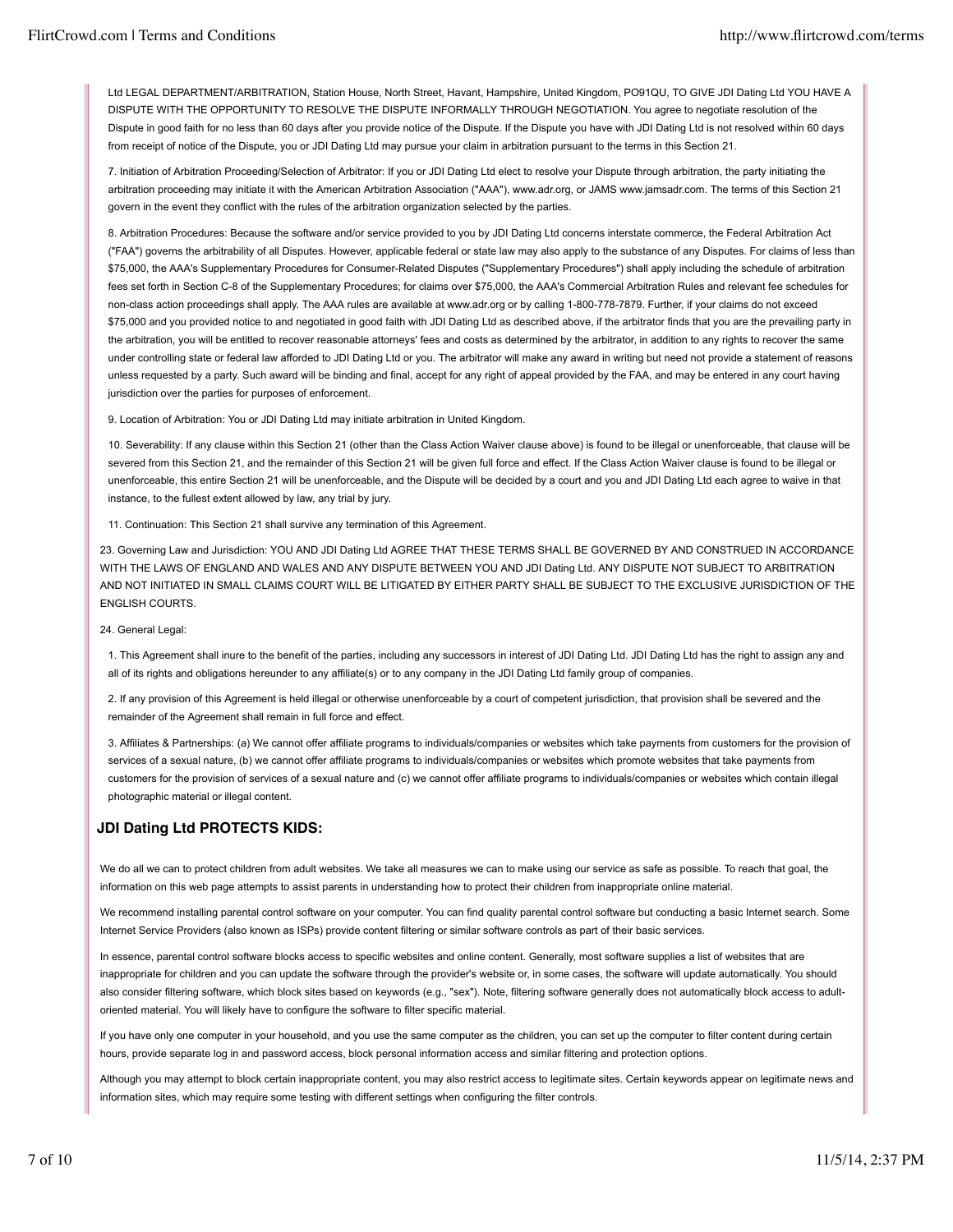Remember that installing filtering software is no guarantee! Children may still be exposed to inappropriate material online. New websites pop up everyday, so it is critical to keep your software up to date and learn how your Internet browser software works in order to check the sites your family has visited (i.e., "History" feature, which displays a list of websites visited by the web browser).

Of course, sitting down and talking with your children about the possible dangers that exist on the Internet, and supervising their web surfing remain the best ways to protect them.

Here are some basic Internet-related safety points to you to protect your children (the list is not comprehensive):

\* Tell them to never give out personal information about themselves or their family to strangers they might meet online or in a chat room.

\* Remind them that online it is simple for people to pretend and disguise their true identity by easily changing their name, age and gender in an effort to get close to children.

\* Teach them that they should never meet a new online friend without an adult present.

\* Tell them to never give out their picture to a stranger, and that if they ever get a picture with sexual content, or something they find disturbing, that they should get off the computer immediately and tell a parent about it.

\* Let them know that if they encounter something or someone dangerous that you have an "open door" policy and that they can tell you about it, and that you will not blame them or get mad at them.

### 25. Forum Rules

The following rules are in place to help establish a friendly area for members of to interact and discuss common topics with one another.

You must read the following rules carefully so that you clearly understand the forum guidelines.

#### General Issues:

1) You must be over 18 years old or the legal age of adult consent in your state/country in order to use this forum.

2) You cannot post copyrighted or trademarked content onto this forum. You are fully responsible for any happenings that are a direct result of content posted illegally without the owners consent.

3) For safety reasons please refrain from posting your personal contact information (such as phone number, email addresses or physical address) in any posts.

4) Misquoting or misinterpreting other members using this forum will not be tolerated.

5) Please be careful to write your posts in such a way that will not be deemed offensive by other members. This also includes using the correct spelling and punctuating, as well as caps locks. Eg.Writing a whole post in capital letters is ill advised and can be misread by others.

6) You must agree to report any other member or issues that you notice whilst using the forum. Please contact an administrator or send an email to our support team to voice your concern.

### Posting rules

1) No topics or posts that are added to this forum can be used to specifically contact or speak with another member on the site. Messages that are posted are to be for general chat with the community.

2) Refrain from using the usernames/real names of members as topic titles on the forum in order to instigate private conversations

3) You are forbidden to edit any HTML tags or UBB code on your messages other than using standard text formatting that is provided by . Any changes such as adding font colour or changing font sizes through the use of HTML tags/UBB code are solely reserved for the use of the onsite administrators only.

4) In any given area of the site do not post any of the following information that will be available for other users to view. Telephone number, details of ICQ/MSN /SKYPE or other instant messengers, email addresses and physical addresses. If you post this content onto a thread or chat then it will be classed as SPAM and removed by our onsite administrators.

5) Administrators reserve the right to delete or edit any posting that actively criticizes or any of its additional services. If any such posts are located it will be considered a breach of these regulations and it will be removed without any notice. If you wish to exercise your right to criticise or wish to voice any concerns about our services then please contact our support team via email.

6) Posts discussing becoming a paid member on or the legitimacy of members will be removed immediately without any notice.

7) Rules for posting photos onto the forum can be found here in our terms and conditions.

8) You are forbidden to post under multiple profiles. Usage of the forum is strictly based on one profile per person. Any profiles created to use the forum will be banned and removed.

9) The use of coloured text is for onsite moderators only.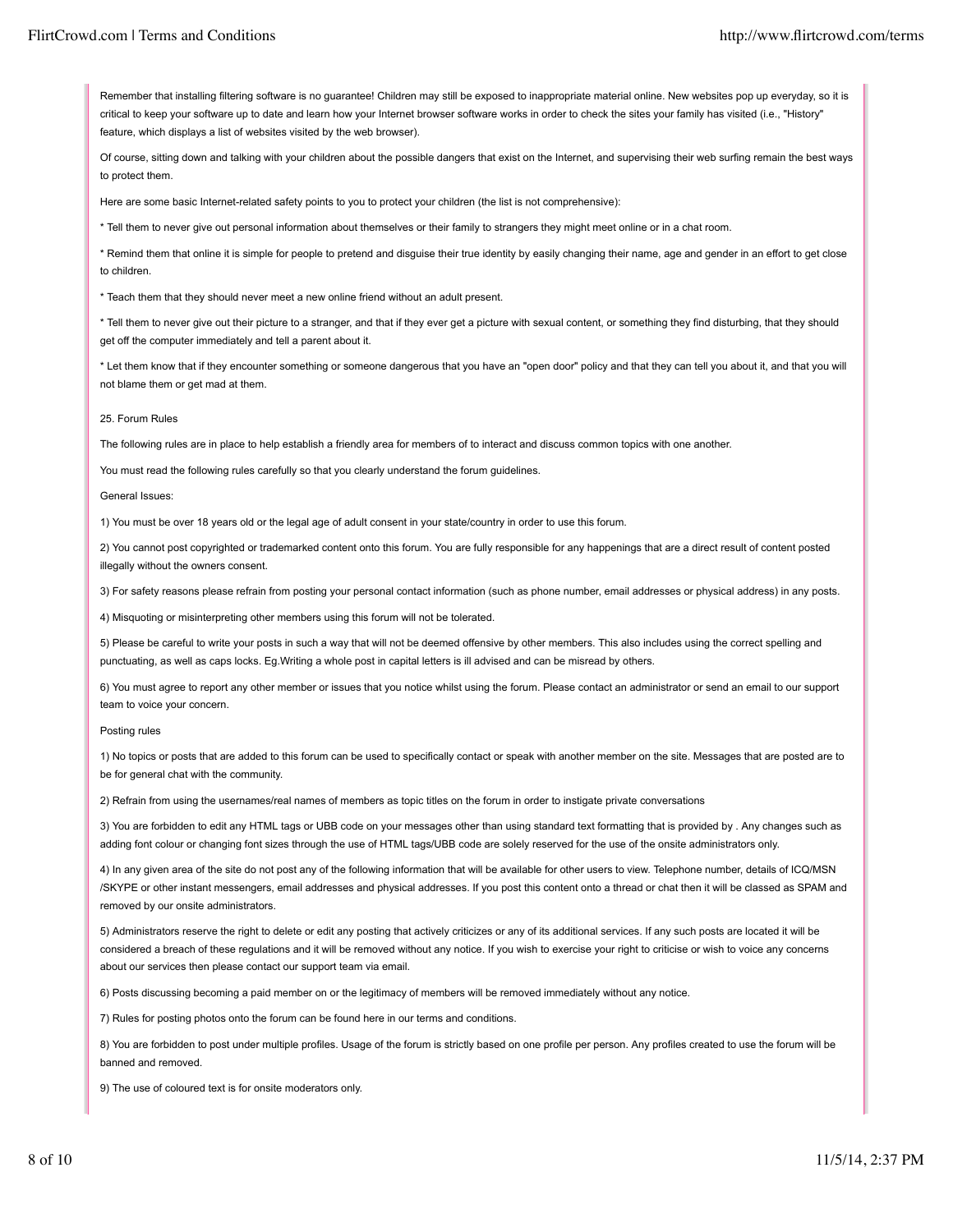Any decision made by the moderators is final. There will be no consultation about the circumstances on which the matter concludes.

# How to identify a SPAM/SCAM:

Any member that is promoting any site that is not related to or is providing links to any external sites or contact information will be classified as a scammer/spammer. Any person that leads you into a transaction for the exchange of money or is advertising unofficially on the forum will also be classified in this category. Please note: No links are allowed to be posted that lead to another free hosting site, this rule falls under sites as Facebook, Twitter and Myspace. This also applies to any personally owned website or web page, any instances of this will be classed as spam and removed.

You can exchange URL links that do relate to profile pages.

Mass posting activity is prohibited and any posting that comes under the following categories are not allowed:

1) Any link or URL that directs away to an external web page, this also include

-Any link shortening of any kind such as tiny URL and bit.ly that can edit links to appear differently from what they actually are.

-Links to other dating sites or any social network website.

-Suspicious sites that can be used for spamming and by scammers.

-Any site that is not in the English language

-Any other link that is considered inappropriate by an onsite moderator.

-All other links are acceptable to be posted on the forum.

2)Personal addresses, both physical and email are prohibited.

3)IM addys or numbers that lead to an instant chat service.

4)Telephone numbers, both cell and landline.

**We also do not accept the following type of posts on the sites, chat messages any type of smileys or .gif files, SMS language speak or slang words such as LOL & LMFAO, any type of marketing related to an additional type of product. Any form of pyramid schemes, email chain letters that are also attributed to junk email and any type of formal announcements.**

We work extremely hard to reduce and prevent scammers from infiltrating the site at every opportunity. We make every effort to mark and remove scammers to stop the members of from being potential victims.

We perform the following thorough checks in order to single out and remove scammers from the forums and the site altogether

1) Profiles and messages are continuously checked manually to ensure they are being utilized correctly and are not breaching our terms and conditions.

2) You can report any profile if you feel it is being used in any way that is not deemed correct for the site.

3) Safety advice is available to those who wish to learn how to protect themselves from encountering a scammer. If you have any ideas or criticism on how we can provide a better service for this please let us know by contacting the support team.

Any additional threads or comments about scammers in the forums will be removed and deleted without notice.

Guidelines to posting:

This area includes specific usage information on how to go about posting on the forums. When you create a new topic please make it is as unique as possible to avoid confusion and replication of subjects.

If you continuously post in the wrong forums your threads will be removed and deleted instead of being moved to the correct location. You can potentially lose privileges such as posting or access to the forums completely depending on the severity of the felony in question.

Protest threads and acts of mutiny against the moderators/administrators:

Anyone who creates or takes part in protesting, assisting or commenting with any protests relating to administrators or moderators, instead of contacting the support team, will have their privileges on the forums revoked. All existence and activity on the forum will then be removed depending on how serious the breach of regulations are.

### **Contact**

You can contact JDI Dating Ltd about any problems or questions with the Website and/or Services at support@date-support.com We reserve the right not to respond to any membership queries that do not include your screenname and the name of the website with which you are registered. These Terms shall be governed by and construed in accordance with the laws of England and Wales and shall be subject to the exclusive jurisdiction of the English Courts. These Terms and any modifications hereto constitute the entire agreement between the parties with regard to the subject matter hereof and supersede all prior understandings and agreements, whether written or oral, as to such subject matter (except for fraudulent misrepresentations). You agree that JDI Dating Ltd has